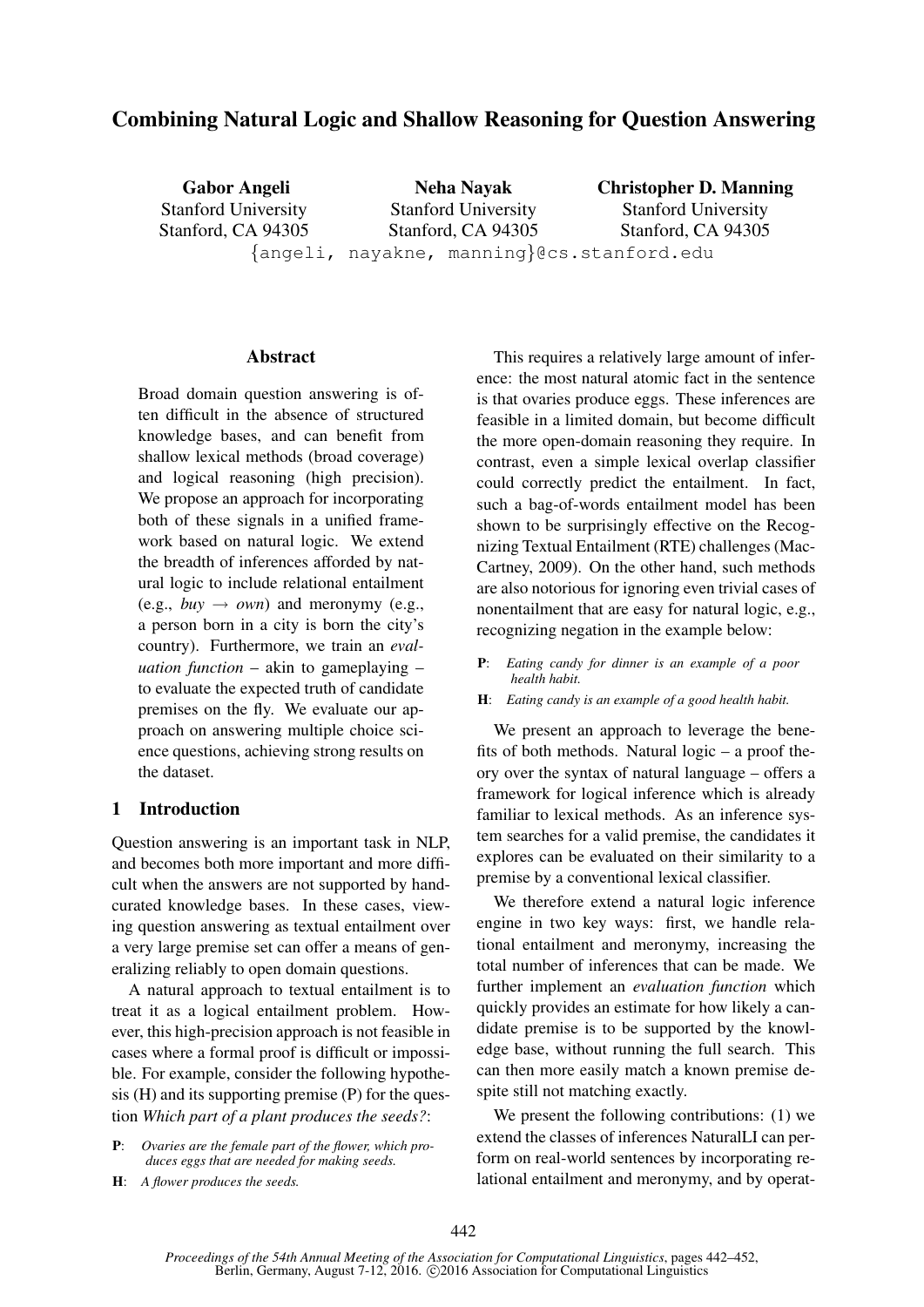ing over dependency trees; (2) we augment NaturalLI with an evaluation function to provide an estimate of entailment for any query; and (3) we run our system over the Aristo science questions corpus, achieving the strong results.

## 2 Background

We briefly review natural logic and NaturalLI – the existing inference engine we use. Much of this paper will extend this system, with additional inferences (Section 3) and a soft lexical classifier (Section 4).

## 2.1 Natural Logic

Natural logic is a formal proof theory that aims to capture a subset of logical inferences by appealing directly to the structure of language, without needing either an abstract logical language (e.g., Markov Logic Networks; Richardson and Domingos (2006)) or denotations (e.g., semantic parsing; Liang and Potts (2015)). We use the logic introduced by the NatLog system (MacCartney and Manning, 2007; 2008; 2009), which was in turn based on earlier theoretical work on Monotonicity Calculus (van Benthem, 1986; Sánchez Valencia, 1991). We adopt the precise semantics of Icard and Moss (2014); we refer the reader to this paper for a more thorough introduction to the formalism.

At a high level, natural logic proofs operate by mutating spans of text to ensure that the mutated sentence follows from the original – each step is much like a syllogistic inference. Each mutation in the proof follows three steps:

- 1. An atomic lexical relation is induced by either inserting, deleting or mutating a span in the sentence. For example, in Figure 1, mutating *The* to *No* induces the  $\lambda$  relation; mutating *cat* to *carnivore* induces the  $\Box$  relation. The relations  $\equiv$  and  $\sqsubset$  are variants of entailment;  $\lambda$  and  $\parallel$  are variants of negation.
- 2. This lexical relation between words is projected up to yield a relation between sentences, based on the *polarity* of the token. For instance, *The cat eats animals*  $\Box$  *some carnivores eat animals*. We explain this in more detail below.
- 3. These sentence level relations are *joined* together to produce a relation between a premise, and a hypothesis multiple mutations away. For example in Figure 1, if we join  $\sqsubseteq$ ,  $\equiv$ ,  $\sqsubseteq$ , and  $\curlywedge$ , we get negation ( $\uparrow$ ).

The notion of *projecting* a relation from a lexical item to a sentence is important to understand.<sup>1</sup> To illustrate,  $cat \sqsubset animal$ , and *some cat meows*  $\subseteq$  *some animal meows* (recall,  $\subseteq$  denotes entailment), but *no cat barks*  $\not\sqsubseteq$  *no animal barks*. Despite differing by the same lexical relation, the sentence-level relation is different in the two cases.

We appeal to two important concepts: *monotonicity* – a property of arguments to natural language operators; and *polarity* – a property of tokens. From the example above, *some* is monotone in its first argument (i.e., *cat* or *animal*), and *no* is antitone in its first argument. This means that the first argument to *some* is allowed to mutate up the specified hierarchy (e.g., hypernymy), whereas the first argument to *no* is allowed to mutate down.

*Polarity* is a property of tokens in a sentence determined by the operators acting on it. All lexical items have *upward* polarity by default; monotone operators – like *some*, *several*, or *a few* – preserve polarity. Antitone operators – like *no*, *not*, and *all* (in its first argument) – reverse polarity. For example, *mice* in *no cats eat mice* has downward polarity, whereas *mice* in *no cats don't eat mice* has upward polarity (it is in the scope of two downward monotone operators).

As a final note, although we refer to the monotonicity calculus described above as *natural logic*, this formalism is only one of many possible natural logics. For example, McAllester and Givan (1992) introduce a syntax for first order logic which they call *Montagovian syntax*. This syntax has two key advantages over first order logic: first, the "quantifier-free" version of the syntax (roughly equivalent to the monotonicity calculus we use) is computationally efficient while still handling limited quantification. Second, the syntax more closely mirrors that of natural language.

### 2.2 NaturalLI

We build our extensions within the framework of NaturalLI, introduced by Angeli and Manning (2014). NaturalLI casts inference as a search problem: given a hypothesis and an arbitrarily large corpus of text, it searches through the space of lexical mutations (e.g.,  $cat \rightarrow carnivore$ ), with associated costs, until a premise is found.

An example search using NaturalLI is given in Figure 1. The relations along the edges denote re-

<sup>1</sup> For clarity we describe a simplified semantics here; NaturalLI implements the semantics described in Icard and Moss (2014).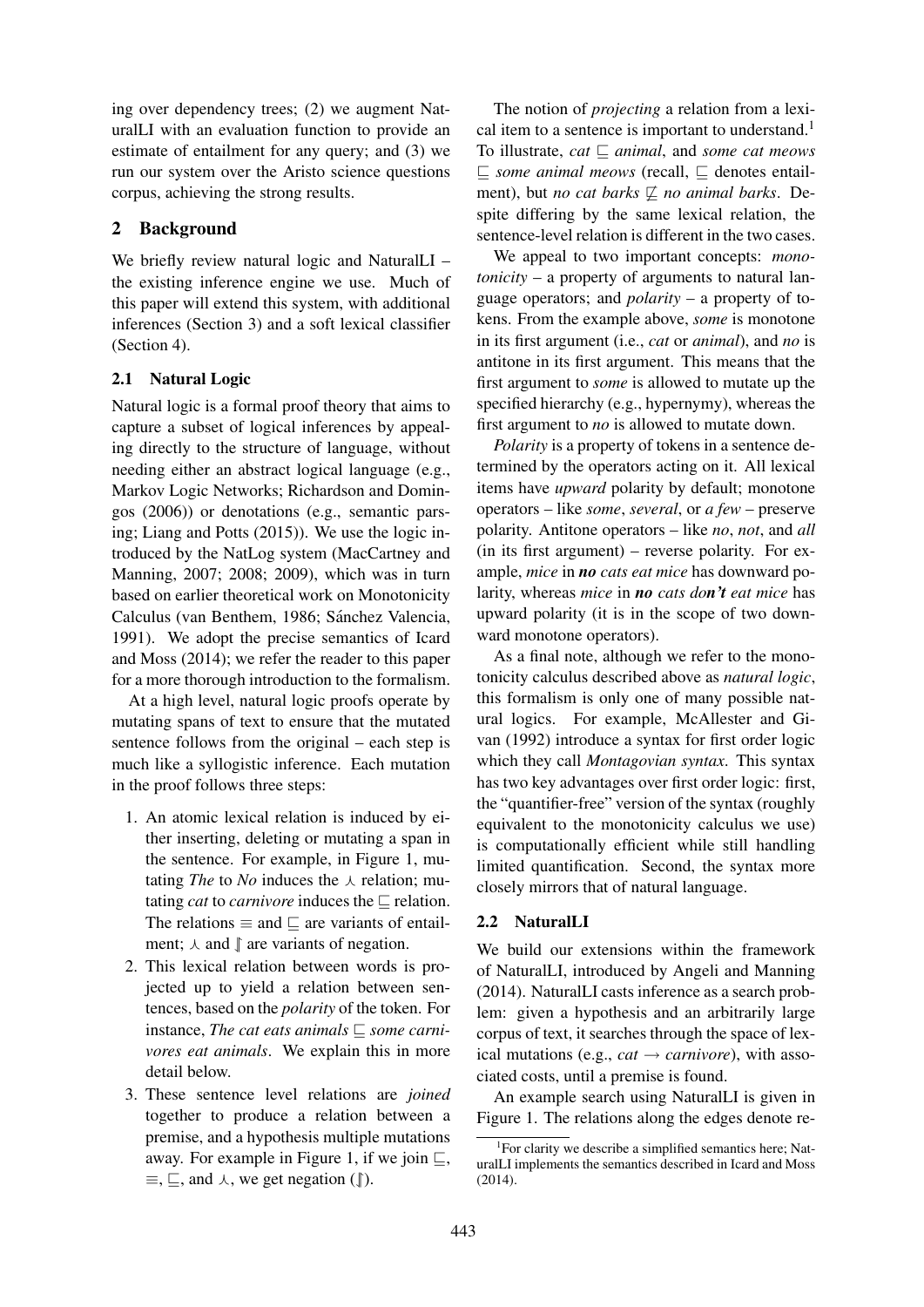

Figure 1: An illustration of NaturalLI searching for a candidate premise to support the hypothesis at the root of the tree. We are searching from a hypothesis *no carnivores eat animals*, and find a contradicting premise *the cat ate a mouse*. The edge labels denote Natural Logic inference steps.

lations between the associated sentences – i.e., the projected lexical relations from Section 2.2. Importantly, and in contrast with traditional entailment systems, NaturalLI searches over an arbitrarily large knowledge base of textual premises rather than a single premise/hypothesis pair.

### 3 Improving Inference in NaturalLI

We extend NaturalLI in three ways to improve its coverage. We adapt the search algorithm to operate over dependency trees rather than the surface forms (Section 3.1). We enrich the class of inferences warranted by natural logic beyond hypernymy and operator rewording to also encompass meronymy and relational entailment (Section 3.2). Lastly, we handle token insertions during search more elegantly (Section 3.3).

The general search algorithm in NaturalLI is parametrized as follows: First, an order is chosen to traverse the tokens in a sentence. For example, the original paper traverses tokens left-toright. At each token, one of three operations can be performed: *deleting* a token (corresponding to inserting a word in the proof derivation), *mutating* a token, and *inserting* a token (corresponding to deleting a token in the proof derivation).

#### 3.1 Natural logic over Dependency Trees

Operating over dependency trees rather than a token sequence requires reworking (1) the semantics of deleting a token during search, and (2) the order in which the sentence is traversed.

We recently defined a mapping from Stanford Dependency relations to the associated lexical relation deleting the dependent subtree would induce (Angeli et al., 2015). We adapt this mapping to yield the relation induced by *inserting* a given dependency edge, corresponding to our deletions in search; we also convert the mapping to use Universal Dependencies (de Marneffe et al., 2014). This now lends a natural deletion operation: at a given node, the subtree rooted at that node can be deleted to induce the associated natural logic relation.

For example, we can infer that *all truly notorious villains have lairs* from the premise *all villains have lairs* by observing that deleting an *amod* arc induces the relation  $\Box$ , which in the downward polarity context of *villains* projects to  $\subseteq$  (entailment):



An admittedly rare but interesting subtlety in the order we chose to traverse the tokens in the sentence is the effect mutating an operator has on the polarity of its arguments. For example, mutating *some* to *all* changes the polarity of its first argument. There are cases where we must mutate the argument to the operator before the operator itself, as well as cases where we must mutate the operator before its arguments. Consider, for instance:

- P: *All felines have a tail*
- H: *Some cats have a tail*

where we must first mutate *cat* to *feline*, versus:

- P: *All cats have a tail*
- H: *Some felines have a tail*

where we must first mutate *some* to *all*. Therefore, our traversal first visits each operator, then performs a breadth-first traversal of the tree, and then visits each operator a second time.

#### 3.2 Meronymy and Relational Entailment

Although natural logic and the underlying monotonicity calculus has only been explored in the context of hypernymy, the underlying framework can be applied to any partial order.

Natural language operators can be defined as a mapping from denotations of objects to truth values. The domain of word denotations is then or-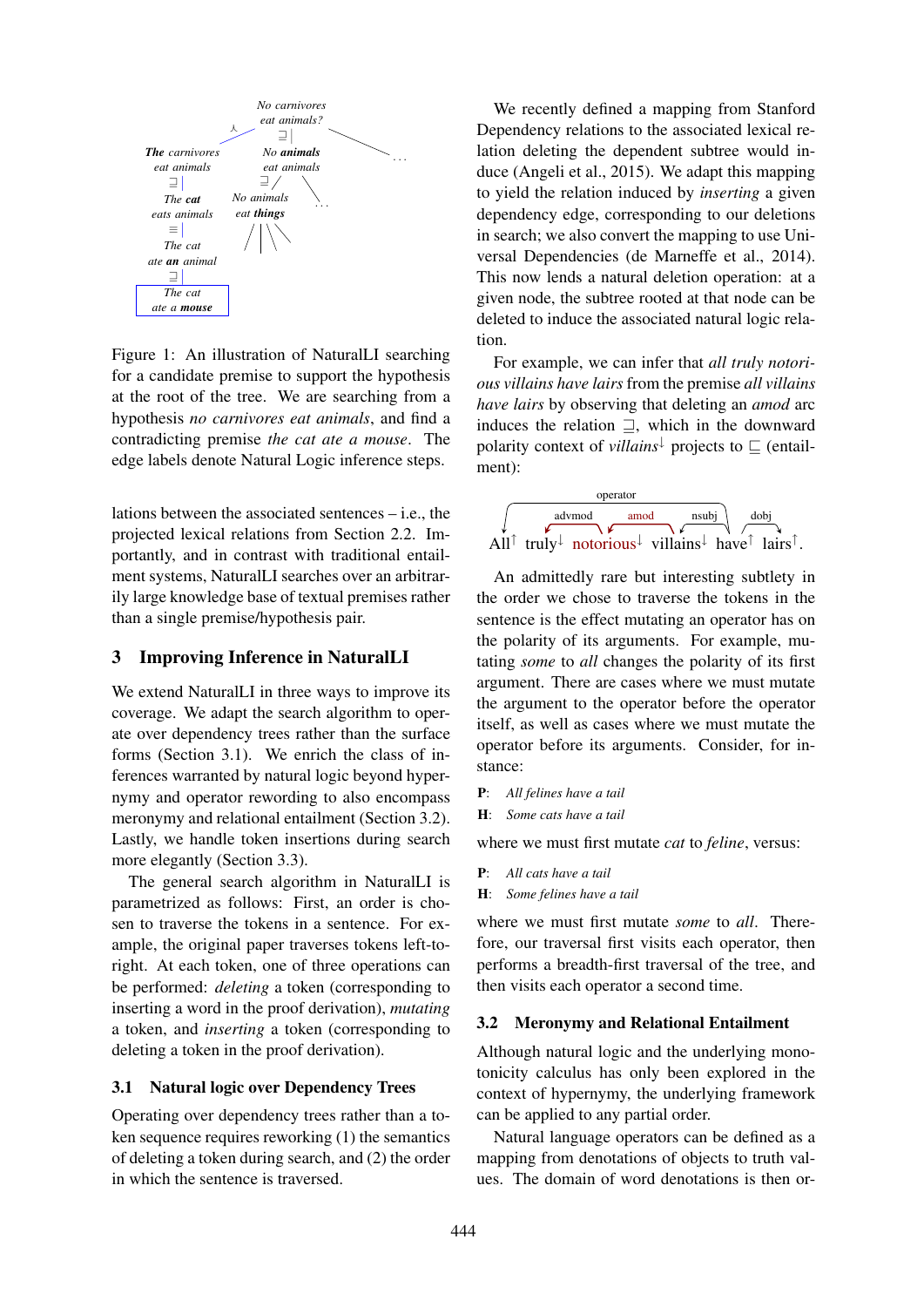

Figure 2: An illustration of monotonicity using different partial orders. (a) The monotonicity of *all* and *some* in their first arguments, over a domain of denotations. (b) An illustration of the *born in* monotone operator over the meronymy hierarchy, and the operator *is an island* as neither monotone or antitone.

dered by the subset operator, corresponding to ordering by hypernymy over the words.<sup>2</sup> However, hypernymy is not the only useful partial ordering over denotations. We include two additional orderings as motivating examples: relational entailment and meronymy.

**Relational Entailment** For two verbs  $v_1$  and  $v_2$ , we define  $v_1 \le v_2$  if the first verb entails the second. In many cases, a verb  $v_1$  may entail a verb  $v_2$  even if  $v_2$  is not a hypernym of  $v_1$ . For example, to *sell* something (hopefully) entails *own*ing that thing. Apart from context-specific cases (e.g., *orbit* entails *launch* only for man-made objects), these hold largely independent of context. Note that the usual operators apply to relational entailments – if *all cactus owners live in Arizona* then *all cactus sellers live in Arizona*.

This information was incorporated using data from VERBOCEAN (Chklovski and Pantel, 2004), adapting the confidence weights as transition costs. VERBOCEAN uses lexicosyntactic patterns to score pairs of verbs as candidate participants in a set of relations. We approximate the VERBOCEAN relations stronger-than( $v_1, v_2$ ) (e.g., to kill is stronger than to wound) and

happens-before( $v_2, v_1$ ) (e.g., buying happens before owning) to indicate that  $v_1$  entails  $v_2$ . These verb entailment transitions are incorporated using costs derived from the original weights from Chklovski and Pantel (2004).

Meronymy The most salient use-case for meronymy is with locations. For example, if Obama was born in Hawaii, then we know that Obama was born in America, because Hawaii is a meronym of (part of) America. Unlike relational entailment and hypernymy, meronymy is operated on by a distinct set of operators: if *Hawaii is an island*, we cannot necessarily entail that *America is an island*.

We semi-automatically collect a set of 81 operators (e.g., *born in*, *visited*) which then compose in the usual way with the conventional operators (e.g., *some*, *all*). These operators consist of dependency paths of length 2 that co-occurred in newswire text with a named entity of type *PER-SON* and two different named entities of type *LO-CATION*, such that one location was a meronym of the other. All other operators are considered nonmonotone with respect to the meronym hierarchy.

Note that these are not the only two orders that can be incorporated into our framework; they just happen to be two which have lexical resources available and are likely to be useful in real-world entailment tasks.

### 3.3 Removing the Insertion Transition

Inserting words during search poses an inherent problem, as the space of possible words to insert at any position is on the order of the size of the vocabulary. In NaturalLI, this was solved by keeping a trie of possible insertions, and using that to prune this space. This is both computationally slow and adapts awkwardly to a search over dependency trees.

Therefore, this work instead opts to perform a bidirectional search: when constructing the knowledge base, we add not only the original sentence but also all entailments with subtrees deleted. For example, a premise of *some furry cats have tails* would yield two facts for the knowledge base: *some furry cats have tails* as well as *some cats have tails*. For this, we use the process described in Angeli et al. (2015) to generate short entailed sentences from a long utterance using natural logic. This then leaves the reverse search to only deal with mutations and inference insertions,

 $2$ Truth values are a trivial partial order corresponding to entailment: if  $t_1 \le t_2$  (i.e.,  $t_1 \subseteq t_2$ ), and you know that  $t_1$  is true, then  $t_2$  must be true.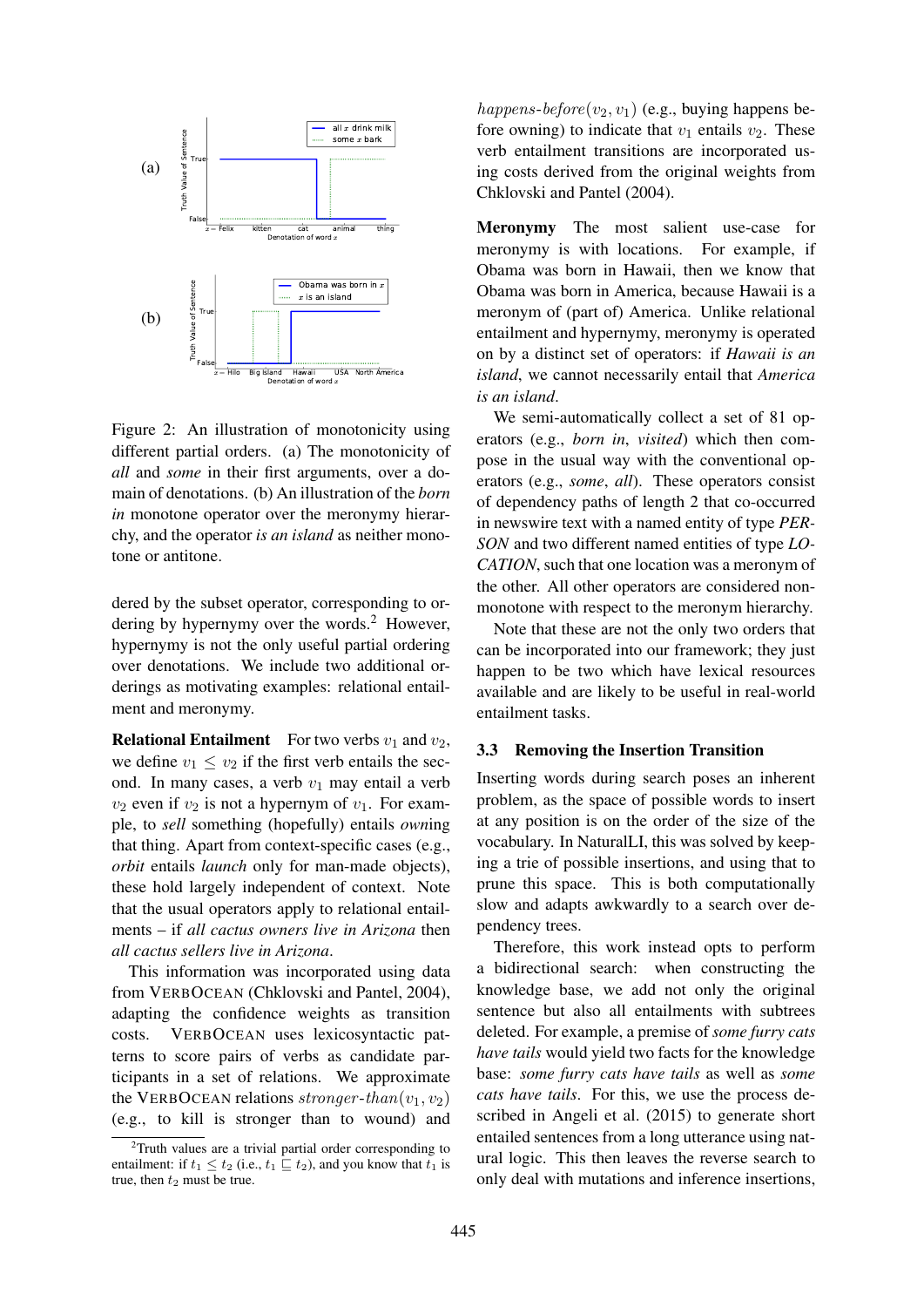which are relatively easier.

The new challenge this introduces, of course, is the additional space required to store the new facts. To mitigate this, we hash every fact into a 64 bit integer, and store only the hashed value in the knowledge base. We construct this hash function such that it operates over a bag of edges in the dependency tree. This has two key properties: it allows us to be invariant to the word order of of the sentence, and more importantly it allows us to run our search directly over modifications to this hash function.

To elaborate, we notice that each of the two classes of operations our search is performing are done locally over a single dependency edge. When adding an edge, we can simply take the XOR of the hash saved in the parent state and the hash of the added edge. When mutating an edge, we XOR the hash of the parent state with the edge we are mutating, and again with the mutated edge. In this way, each search node need only carry an 8 byte hash, local information about the edge currently being considered (8 bytes), global information about the words deleted during search (5 bytes), a 3 byte backpointer to recover the inference path, and 8 bytes of operator metadata  $-32$ bytes in all, amounting to exactly half a cache line on our machines. This careful attention to data structures and memory layout turn out to have a large impact on runtime efficiency. More details are given in Angeli (2016).

### 4 An Evaluation Function for NaturalLI

There are many cases – particularly as the length of the premise and the hypothesis grow – where despite our improvements NaturalLI will fail to find any supporting premises; for example:

- P: *Food serves mainly for growth, energy and body repair, maintenance and protection.*
- H: *Animals get energy for growth and repair from food.*

In addition to requiring reasoning with multiple implicit premises (a concomitant weak point of natural logic), a correct interpretation of the sentence requires fairly nontrivial nonlocal reasoning: *Food serves mainly for*  $x \rightarrow$  *Animals get* x *from food*.

Nonetheless, there enough lexical clues in the sentence that even a simple entailment classifier would get the example correct. We build such a classifier and adapt it as an evaluation function inside NaturalLI in case no premises are found during search.

#### 4.1 A Standalone Entailment Classifier

Our entailment classifier is designed to be as domain independent as possible; therefore we define only 5 unlexicalized real-valued features, with an optional sixth feature encoding the score output by the Solr information extraction system (in turn built upon Lucene). In fact, this classifier is a stronger baseline than it may seem: evaluating the system on RTE-3 (Giampiccolo et al., 2007) yielded  $63.75\%$  accuracy  $-2$  points above the median submission.

All five of the core features are based on an alignment of keyphrases between the premise and the hypothesis. A keyphrase is defined as a span of text which is either (1) a possibly empty sequence of adjectives and adverbs followed by a sequence of nouns, and optionally followed by either *of* or the possessive marker (*'s*), and another noun (e.g., *sneaky kitten* or *pail of water*); (2) a possibly empty sequence of adverbs followed by a verb (e.g., *quietly pounce*); or (3) a gerund followed by a noun (e.g., *flowing water*). The verb *to be* is never a keyphrase. We make a distinction between a *keyphrase* and a *keyword* – the latter is a single noun, adjective, or verb.

We then align keyphrases in the premise and hypothesis by applying a series of sieves. First, all exact matches are aligned to each other. Then, prefix or suffix matches are aligned, then if either keyphrase contains the other they are aligned as well. Last, we align a keyphrase in the premise  $p_i$  to a keyphrase in the hypothesis  $h_k$  if there is an alignment between  $p_{i-1}$  and  $h_{k-1}$  and between  $p_{i+1}$  and  $h_{k+1}$ . This forces any keyphrase pair which is "sandwiched" between aligned pairs to be aligned as well. An example alignment is given in Figure 3.

Features are extracted for the number of alignments, the numbers of alignments which do and do not match perfectly, and the number of keyphrases in the premise and hypothesis which were not aligned. A feature for the Solr score of the premise given the hypothesis is optionally included; we revisit this issue in the evaluation.

#### 4.2 An Evaluation Function for Search

A version of the classifier constructed in Section 4.1, but over *keywords* rather than keyphrases can be incorporated directly into NaturalLI's search to give a score for each candidate premise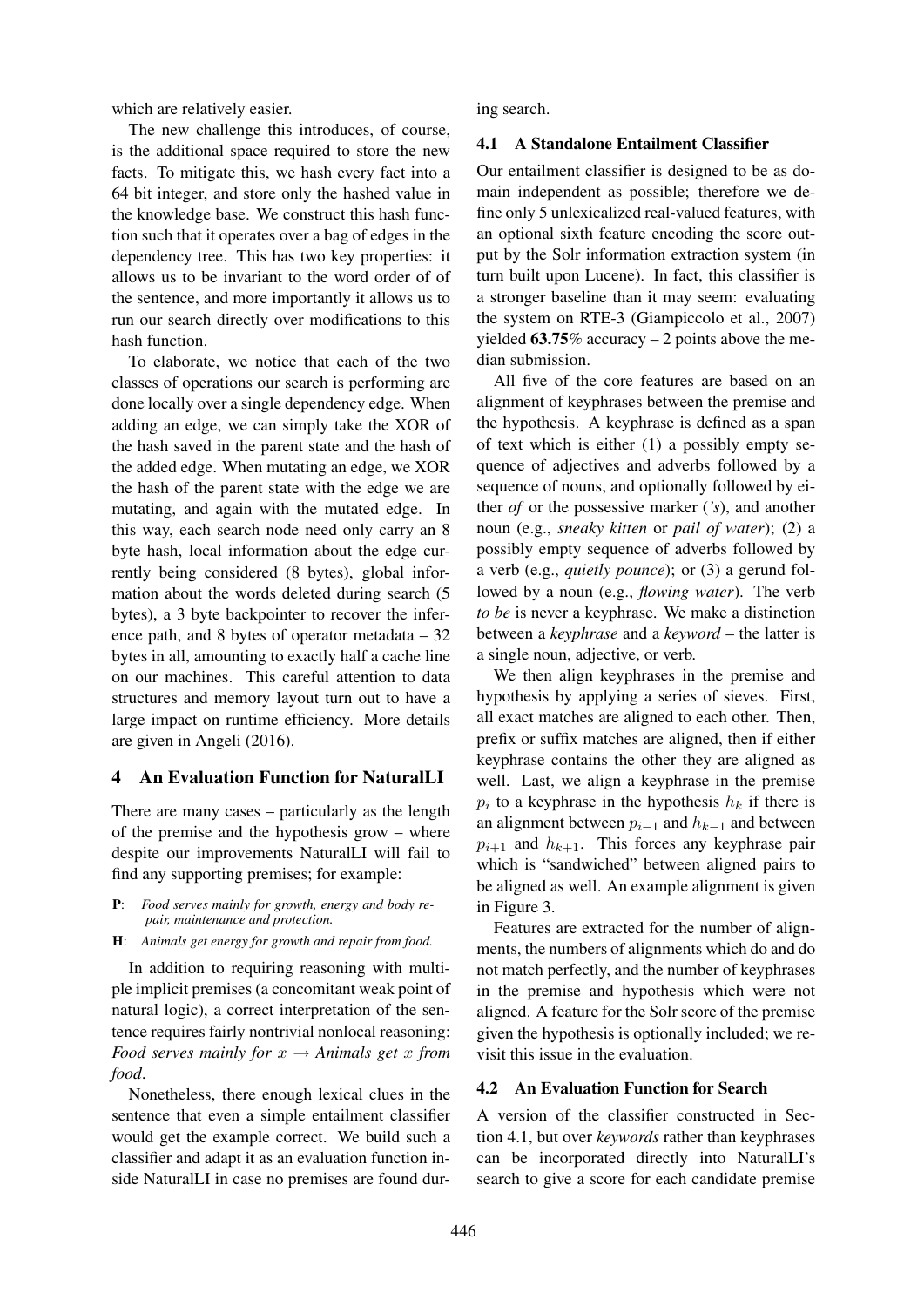

Figure 3: An illustration of an alignment between a premise and a hypothesis. Keyphrases can be multiple words (e.g., *heat energy*), and can be approximately matched (e.g., to *thermal energy*). In the premise, *used*, *boil* and *pan* are unaligned. Note that *heat water* is incorrectly tagged as a compound noun.

visited. This can be thought of as analogous to the evaluation function in game-playing search – even though an agent cannot play a game of Chess to completion, at some depth it can apply an evaluation function to its leaf states.

Using keywords rather than keyphrases is in general a hindrance to the fuzzy alignments the system can produce. Importantly though, this allows the feature values to be computed incrementally as the search progresses, based on the score of the parent state and the mutation or deletion being performed. For instance, if we are deleting a word which was previously aligned perfectly to the premise, we would subtract the weight for a perfect and imperfect alignment, and add the weight for an unaligned premise keyphrase. This has the same effect as applying the trained classifier to the new state, and uses the same weights learned for this classifier, but requires substantially less computation.

In addition to finding entailments from candidate premises, our system also allows us to encode a notion of likely negation. We can consider the following two statements naïvely sharing every keyword. Each token marked with its polarity:

| <b>P</b> : some <sup><math>\uparrow</math></sup> cats <sup><math>\uparrow</math></sup> have <sup><math>\uparrow</math></sup> tails <sup><math>\uparrow</math></sup> |  |  |
|---------------------------------------------------------------------------------------------------------------------------------------------------------------------|--|--|
|                                                                                                                                                                     |  |  |

H: *no*<sup>↑</sup> *cats*<sup>↓</sup> *have*<sup>↓</sup> *tails*<sup>↓</sup>

However, we note that all of the keyword pairs are in opposite polarity contexts. We can therefore define a pair of keywords as *matching* in NaturalLI if the following two conditions hold: (1) their lemmatized surface forms match exactly, and (2) they have the same polarity in the sentence. The second constraint encodes a good approximation for negation. To illustrate, consider the polarity signatures of common operators:

|                  | Operators Subj. polarity Obj. polarity |  |
|------------------|----------------------------------------|--|
| Some, few, etc.  |                                        |  |
| All, every, etc. |                                        |  |
| Not all, etc.    |                                        |  |
| No, not, etc.    |                                        |  |
| Most, many, etc. |                                        |  |

We note that most contradictory operators (e.g., *some*/*no*; *all*/*not all*) induce the exact opposite polarity on their arguments. Otherwise, pairs of operators which share half their signature are usually compatible with each other (e.g., *some* and *all*).

This suggests a criterion for likely negation: If the highest classifier score is produced by a contradictory candidate premise, we have reason to believe that we may have found a contradiction. To illustrate with our example, NaturalLI would mutate *no cats have tails* to *the cats have tails*, at which point it has found a contradictory candidate premise which has perfect overlap with the premise *some cats have tails*. Even had we not found the exact premise, this suggests that the hypothesis is likely false.

### 5 Related Work

This work is similar in many ways to work on recognizing textual entailment – e.g., Schoenmackers et al. (2010), Berant et al. (2011), Lewis and Steedman (2013). In the RTE task, a single premise and a single hypothesis are given as input, and a system must return a judgment of either *entailment* or *nonentailment* (in later years, *nonentailment* is further split into contradiction and independence). These approaches often rely on alignment features, similar to ours, but do not generally scale to large premise sets (i.e., a comprehensive knowledge base). The discourse commitments in Hickl and Bensley (2007) can be thought of as similar to the additional entailed facts we add to the knowledge base (Section 3.3). In another line of work, Tian et al. (2014) approach the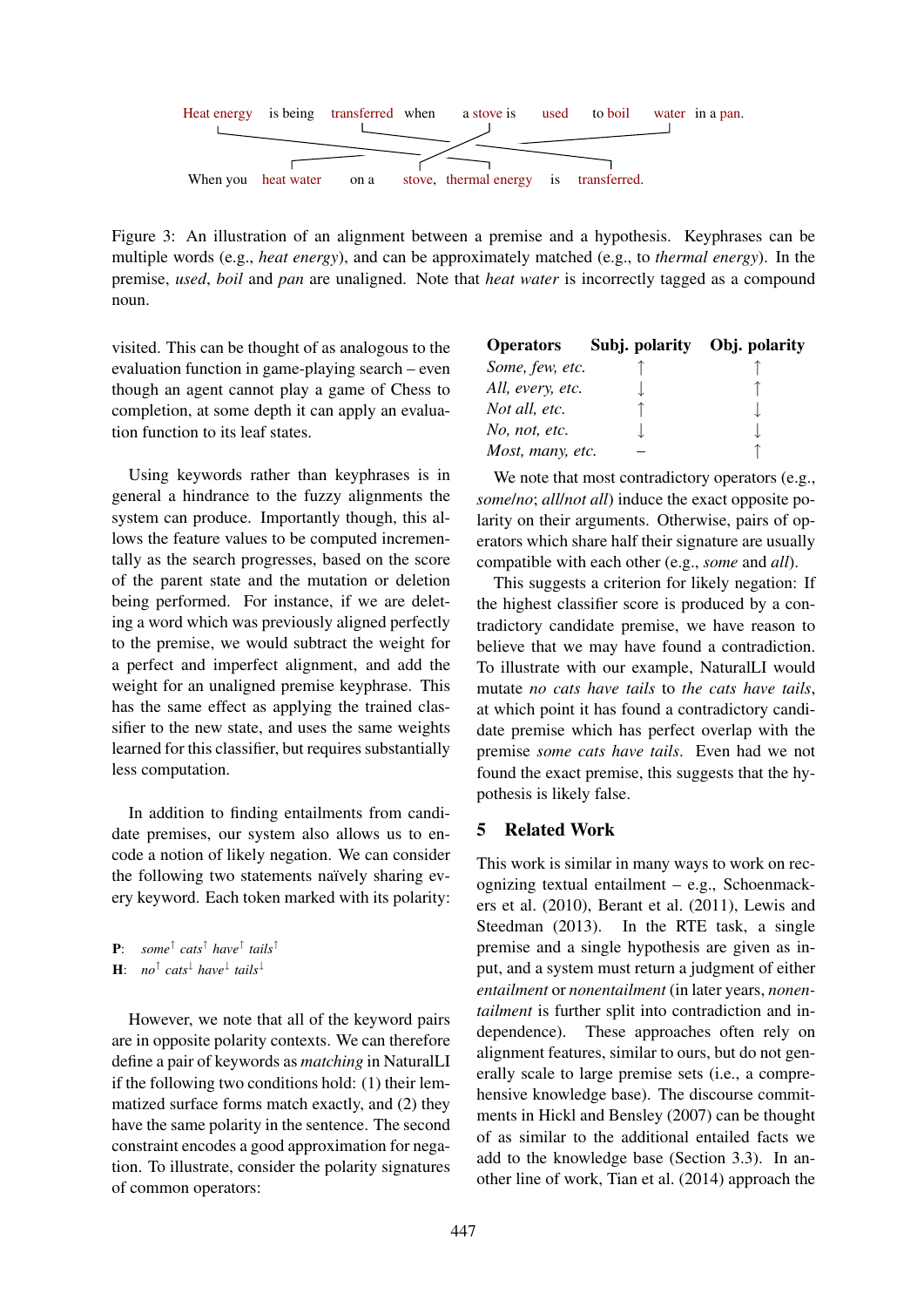RTE problem by parsing into Dependency Compositional Semantics (DCS) (Liang et al., 2011). This work particularly relevant in that it also incorporates an evaluation function (using distributional similarity) to augment their theorem prover – although in their case, this requires a translation back and forth between DCS and language. Beltagy et al. (To appear 2016) takes a similar approach, but encoding distributional information directly in entailment rules in a Markov Logic Network (Richardson and Domingos, 2006).

Many systems make use of structured knowledge bases for question answering. Semantic parsing methods (Zettlemoyer and Collins, 2005; Liang et al., 2011) use knowledge bases like Freebase to find support for a complex question. Knowledge base completion (e.g., Chen et al. (2013), Bordes et al. (2011), or Riedel et al. (2013)) can be thought of as entailment, predicting novel knowledge base entries from the original database. In contrast, this work runs inference over arbitrary text without needing a structured knowledge base. Open IE (Wu and Weld, 2010; Mausam et al., 2012) QA approaches – e.g., Fader et al. (2014) are closer to operating over plain text, but still requires structured extractions.

Of course, this work is not alone in attempting to incorporate strict logical reasoning into question answering systems. The COGEX system (Moldovan et al., 2003) incorporates a theorem prover into a QA system, boosting overall performance on the TREC QA task. Similarly, Watson (Ferrucci et al., 2010) incorporates logical reasoning components alongside shallower methods. This work follows a similar vein, but both the theorem prover and lexical classifier operate over text, without requiring either the premises or axioms to be in logical forms.

On the Aristo corpus we evaluate on, Hixon et al. (2015) proposes a dialog system to augment a knowledge graph used for answering the questions. This is in a sense an oracle measure, where a human is consulted while answering the question; although, they show that their additional extractions help answer questions other than the one the dialog was collected for.

### 6 Evaluation

We evaluate our entailment system on the Regents Science Exam portion of the Aristo dataset (Clark et al., 2013; Clark, 2015). The dataset consists of

a collection of multiple-choice science questions from the New York Regents 4<sup>th</sup> Grade Science Exams (NYSED, 2014). Each multiple choice option is translated to a candidate hypotheses. A large corpus is given as a knowledge base; the task is to find support in this knowledge base for the hypothesis.

Our system is in many ways well-suited to the dataset. Although certainly many of the facts require complex reasoning (see Section 6.4), the majority can be answered from a single premise. Unlike FraCaS (Cooper et al., 1996) or the RTE challenges, however, the task does not have explicit premises to run inference from, but rather must infer the truth of the hypothesis from a large collection of supporting text.

#### 6.1 Data Processing

We make use of two collections of unlabeled corpora for our experiments. The first of these is the Barron's study guide (BARRON'S), consisting of 1200 sentences. This is the corpus used by Hixon et al. (2015) for their conversational dialog engine Knowbot, and therefore constitutes a more fair comparison against their results. However, we also make use of the full SCITEXT corpus (Clark et al., 2014). This corpus consists of 1 316 278 supporting sentences, including the Barron's study guide alongside simple Wikipedia, dictionaries, and a science textbook.

Since we lose all document context when searching over the corpus with NaturalLI, we first pre-process the corpus to resolve high-precision cases of pronominal coreference, via a set of very simple high-precision sieves. This finds the most recent candidate antecedent (NP or named entity) which, in order of preference, matches either the pronoun's animacy, gender, and number. Filtering to remove duplicate sentences and sentences containing non-ASCII characters yields a total of 822 748 facts in the corpus.

These sentences were then indexed using Solr. The set of promising premises for the soft alignment in Section 4, as well as the Solr score feature in the lexical classifier (Section 4.1), were obtained by querying Solr using the default similarity metric and scoring function. On the query side, questions were converted to answers using the same methodology as Hixon et al. (2015). In cases where the question contained multiple sentences, only the last sentence was considered. As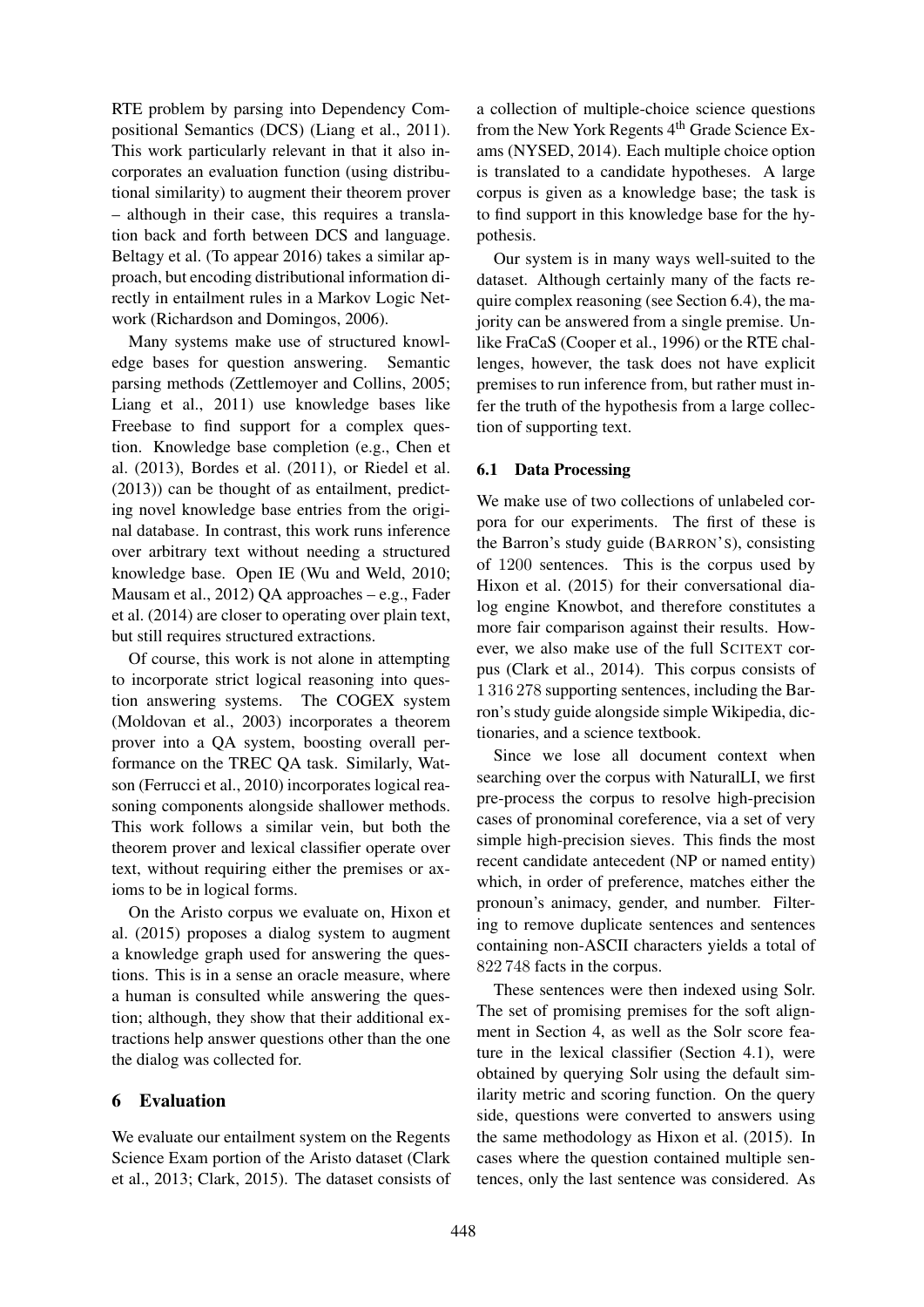discussed in Section 6.4, we do not attempt reasoning over multiple sentences, and the last sentence is likely the most informative sentence in a longer passage.

### 6.2 Training an Entailment Classifier

To train a soft entailment classifier, we needed a set of positive and negative entailment instances. These were collected on Mechanical Turk. In particular, for each true hypothesis in the training set and for each sentence in the Barron's study guide, we found the top 8 results from Solr and considered these to be candidate entailments. These were then shown to Turkers, who decided whether the premise entailed the hypothesis, the hypothesis entailed the premise, both, or neither. Note that each pair was shown to only one Turker, lowering the cost of data collection, but consequently resulting in a somewhat noisy dataset. The data was augmented with additional negatives, collected by taking the top 10 Solr results for each false hypothesis in the training set. This yielded a total of 21 306 examples.

The scores returned from NaturalLI incorporate negation in two ways: if NaturalLI finds a contradictory premise, the score is set to zero. If NaturalLI finds a soft negation (see Section 4.2), and did not find an explicit supporting premise, the score is discounted by 0.75 – a value tuned on the training set. For all systems, any premise which did not contain the candidate answer to the multiple choice query was discounted by a value tuned on the training set.

### 6.3 Experimental Results

We present results on the Aristo dataset in Table 1, alongside prior work and strong baselines. In all cases, NaturalLI is run with the evaluation function enabled; the limited size of the text corpus and the complexity of the questions would cause the basic NaturalLI system to perform poorly. The test set for this corpus consists of only 68 examples, and therefore both perceived large differences in model scores and the apparent best system should be interpreted cautiously. NaturalLI consistently achieves the best training accuracy, and is more stable between configurations on the test set. For instance, it may be consistently discarding lexically similar but actually contradictory premises that often confuse some subset of the baselines.

KNOWBOT is the dialog system presented in Hixon et al. (2015). We report numbers for two

| <b>System</b>         | Barron's   |    | <b>SCITEXT</b> |    |
|-----------------------|------------|----|----------------|----|
|                       | Train Test |    | Train Test     |    |
| KNOWBOT (held-out)    | 45         |    |                |    |
| KNOWBOT (oracle)      | 57         |    |                |    |
| Solr Only             | 49         | 42 | 62             | 58 |
| Classifier            | 53         | 52 | 68             | 60 |
| + Solr                | 53         | 48 | 66             | 64 |
| Evaluation Function   | 52.        | 54 | 61             | 63 |
| + Solr                | 50         | 45 | 62             | 58 |
| <b>NaturalLI</b>      | 52.        | 51 | 65             | 61 |
| $+$ Solr              | 55         | 49 | 73             | 61 |
| $+$ Solr + Classifier | 55         | 49 | 74             | 67 |

Table 1: Accuracy on the Aristo science questions dataset. All NaturalLI runs include the evaluation function. Results are reported using only the Barron's study guide or SCITEXT as the supporting KNOWBOT is the dialog system presented in Hixon et. al (2015). The held-out version uses additional facts from other question's dialogs; the oracle version made use of human input on the question it was answering. The test set did not exist at the time KNOWBOT was published.

variants of the system: *held-out* is the system's performance when it is not allowed to use the dialog collected from humans for the example it is answering; *oracle* is the full system. Note that the *oracle* variant is a human-in-the-loop system.

We additionally present three baselines. The first simply uses Solr's IR confidence to rank entailment (*Solr Only* in Table 1). The max IR score of any premise given a hypothesis is taken as the score for that hypothesis. Furthermore, we report results for the entailment classifier defined in Section 4.1 (*Classifier*), optionally including the Solr score as a feature. We also report performance of the evaluation function in NaturalLI applied directly to the premise and hypothesis, without any inference (*Evaluation Function*).

Last, we evaluate NaturalLI with the improvements presented in this paper (*NaturalLI* in Table 1). We additionally tune weights on our training set for a simple model combination with (1) Solr (with weight 6:1 for NaturalLI) and (2) the standalone classifier (with weight 24:1 for NaturalLI). Empirically, both parameters were observed to be fairly robust.

To demonstrate the system's robustness on a larger dataset, we additionally evaluate on a test set of 250 additional science exam questions, with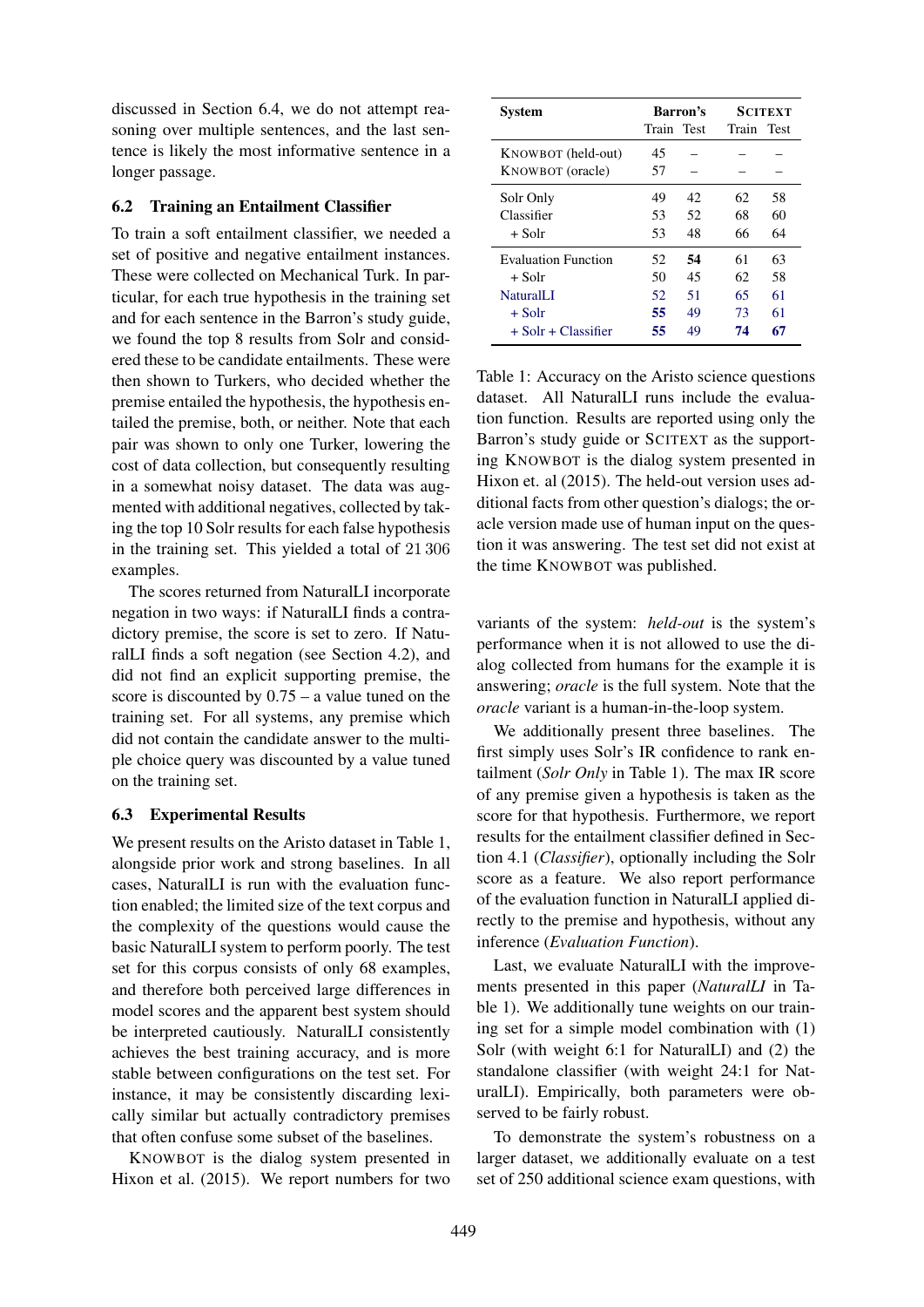| <b>System</b>           | <b>Test Accuracy</b> |
|-------------------------|----------------------|
| Solr Only<br>Classifier | 46.8<br>43.6         |
| NaturalLI               | 46.4                 |
| + Solr                  | 48.0                 |

Table 2: Results of our baselines and NaturalLI on a larger dataset of 250 examples. All NaturalLI runs include the evaluation function.

an associated 500 example training set (and 249 example development set). These are substantially more difficult as they contain a far larger number of questions that require an understanding of a more complex process. Nonetheless, the trend illustrated in Table 1 holds for this larger set, as shown in Table 2. Note that with a web-scale corpus, accuracy of an IR-based system can be pushed up to 51.4%; a PMI-based solver, in turn, achieves an accuracy of 54.8% – admittedly higher than our best system (Clark et al.,  $2016$ ).<sup>3</sup> An interesting avenue of future work would be to run NaturalLI over such a large web-scale corpus, and to incorporate PMI-based statistics into the evaluation function.

#### 6.4 Discussion

We analyze some common types of errors made by the system on the training set. The most common error can be attributed to the question requiring complex reasoning about multiple premises. 29 of 108 questions in the training set (26%) contain multiple premises. Some of these cases can be recovered from (e.g., *This happens because the smooth road has less friction.*), while others are trivially out of scope for our method (e.g., *The volume of water most likely decreased.*). Although there is usually still some signal for which answer is most likely to be correct, these questions are fundamentally out-of-scope for the approach.

Another class of errors which deserves mention are cases where a system produces the same score for multiple answers. This occurs fairly frequently in the standalone classifier (7% of examples in training; 4% loss from random guesses), and especially often in NaturalLI (11%; 6% loss from random guesses). This offers some insight into why incorporating other models – even with low weight – can offer significant boosts in the per-

formance of NaturalLI. Both this and the previous class could be further mitigated by having a notion of a *process*, as in Berant et al. (2014).

Other questions are simply not supported by any single sentence in the corpus. For example, *A human offspring can inherit blue eyes* has no support in the corpus that does not require significant multi-step inferences.

A remaining chunk of errors are simply classification errors. For example, *Water freezing is an example of a gas changing to a solid* is marked as the best hypothesis, supported incorrectly by *An ice cube is an example of matter that changes from a solid to a liquid to a gas*, which after mutating *water* to *ice cube* matches every keyword in the hypothesis.

#### 7 Conclusion

We have improved NaturalLI to be more robust for question answering by running the inference over dependency trees, pre-computing deletions, and incorporating a soft evaluation function for predicting likely entailments when formal support could not be found. Lastly, we show that relational entailment and meronymy can be elegantly incorporated into natural logic. These features allow us to perform large-scale broad domain question answering, achieving strong results on the Aristo science exams corpus.

#### Acknowledgments

We thank the anonymous reviewers for their thoughtful comments. We gratefully acknowledge the support of the Allen Institute for Artificial Intelligence, and in particular Peter Clark and Oren Etzioni for valuable discussions, as well as for access to the Aristo corpora and associated preprocessing. We would also like to acknowledge the support of the Defense Advanced Research Projects Agency (DARPA) Deep Exploration and Filtering of Text (DEFT) Program under Air Force Research Laboratory (AFRL) contract no. FA8750-13-2-0040. Any opinions, findings, and conclusion or recommendations expressed in this material are those of the authors and do not necessarily reflect the view of AI2, DARPA, AFRL, or the US government.

<sup>&</sup>lt;sup>3</sup>Results from personal correspondence with the authors.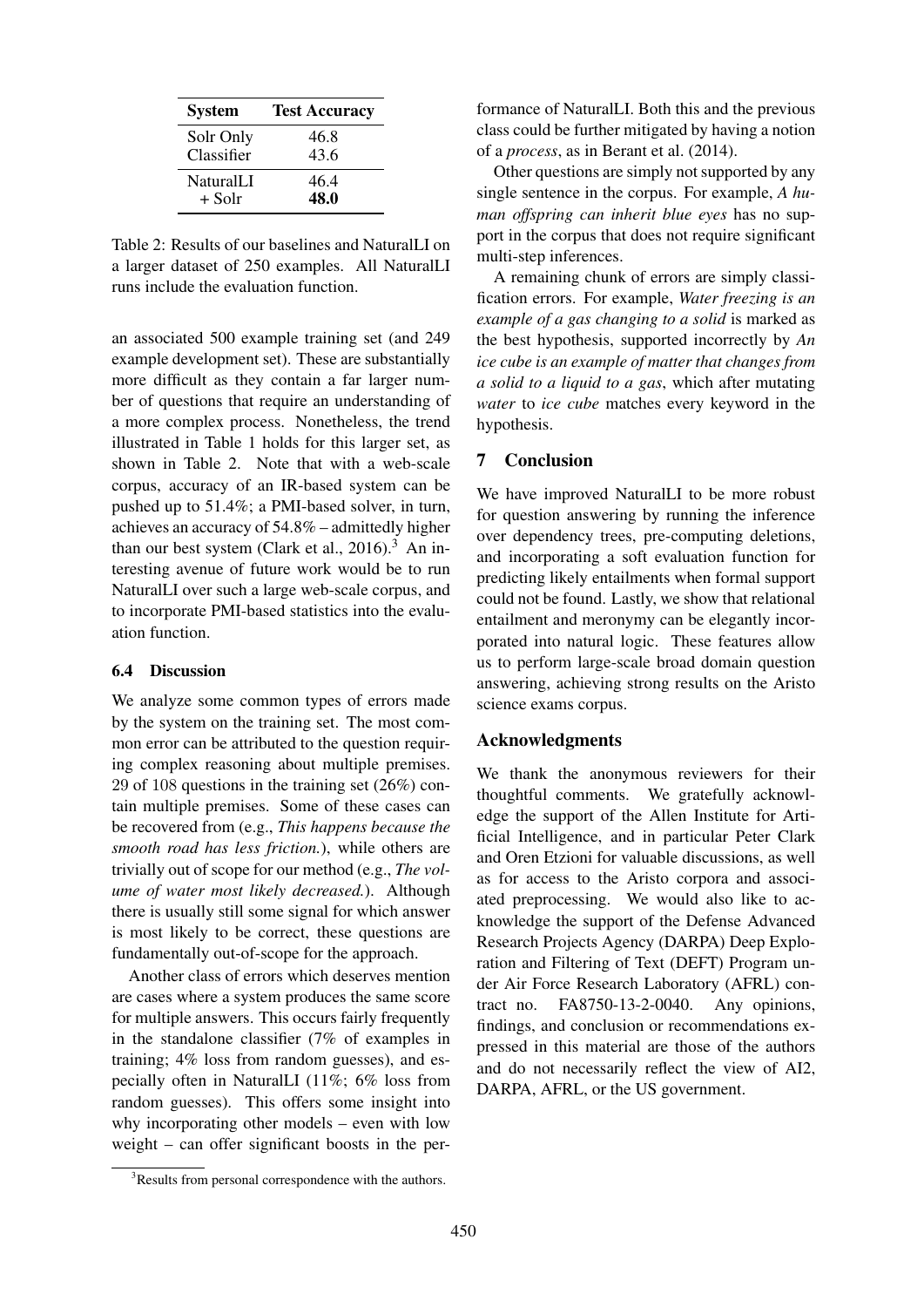#### References

- Gabor Angeli and Christopher D. Manning. 2014. NaturalLI: Natural logic inference for common sense reasoning. In *EMNLP*.
- Gabor Angeli, Melvin Jose Johnson Premkumar, and Christopher D. Manning. 2015. Leveraging linguistic structure for open domain information extraction. In *ACL*.
- Gabor Angeli. 2016. *Learning Open Domain Knowledge From Text*. Ph.D. thesis, Stanford University.
- Islam Beltagy, Stephen Roller, Pengxiang Cheng, Katrin Erk, and Raymond J. Mooney. To appear, 2016. Representing meaning with a combination of logical and distributional models. *Computational Linguistics*.
- Jonathan Berant, Ido Dagan, and Jacob Goldberger. 2011. Global learning of typed entailment rules. In *Proceedings of ACL*, Portland, OR.
- Jonathan Berant, Vivek Srikumar, Pei-Chun Chen, Brad Huang, Christopher D Manning, Abby Vander Linden, Brittany Harding, and Peter Clark. 2014. Modeling biological processes for reading comprehension. In *Proc. EMNLP*.
- Antoine Bordes, Jason Weston, Ronan Collobert, Yoshua Bengio, et al. 2011. Learning structured embeddings of knowledge bases. In *AAAI*.
- Danqi Chen, Richard Socher, Christopher D Manning, and Andrew Y Ng. 2013. Learning new facts from knowledge bases with neural tensor networks and semantic word vectors. *arXiv preprint arXiv:1301.3618*.
- Timothy Chklovski and Patrick Pantel. 2004. Verbocean: Mining the web for fine-grained semantic verb relations. In *EMNLP*.
- Peter Clark, Philip Harrison, and Niranjan Balasubramanian. 2013. A study of the knowledge base requirements for passing an elementary science test. In *AKBC*.
- Peter Clark, Niranjan Balasubramanian, Sumithra Bhakthavatsalam, Kevin Humphreys, Jesse Kinkead, Ashish Sabharwal, and Oyvind Tafjord. 2014. Automatic construction of inferencesupporting knowledge bases. *AKBC*.
- Peter Clark, Oren Etzioni, Tushar Khot, Ashish Sabharwal, Oyvind Tafjord, Peter Turney, and Daniel Khashabi. 2016. Combining retrieval, statistics, and inference to answer elementary science questions.
- Peter Clark. 2015. Elementary school science and math tests as a driver for AI: Take the Aristo challenge! *AAAI*.
- Robin Cooper, Dick Crouch, Jan Van Eijck, Chris Fox, Johan Van Genabith, Jan Jaspars, Hans Kamp, David Milward, Manfred Pinkal, Massimo Poesio, et al. 1996. Using the framework. Technical report, The FraCaS Consortium.
- Marie-Catherine de Marneffe, Timothy Dozat, Natalia Silveira, Katri Haverinen, Filip Ginter, Joakim Nivre, and Christopher D Manning. 2014. Universal Stanford dependencies: A cross-linguistic typology. In *Proceedings of LREC*.
- Anthony Fader, Luke Zettlemoyer, and Oren Etzioni. 2014. Open question answering over curated and extracted knowledge bases. In *KDD*.
- David Ferrucci, Eric Brown, Jennifer Chu-Carroll, Jmes Fan, David Gondek, Aditya Kalyanpur, Adam Lally, J. William Murdock, Eric Nyberg, John Prager, Nico Schlaefer, and Chris Welty. 2010. The AI behind Watson. *The AI Magazine*.
- Danilo Giampiccolo, Bernardo Magnini, Ido Dagan, and Bill Dolan. 2007. The third PASCAL recognizing textual entailment challenge. In *Proc. of the ACL-PASCAL workshop on textual entailment and paraphrasing*. Association for Computational Linguistics.
- Andrew Hickl and Jeremy Bensley. 2007. A discourse commitment-based framework for recognizing textual entailment. In *ACL-PASCAL Workshop on Textual Entailment and Paraphrasing*.
- Ben Hixon, Peter Clark, and Hannaneh Hajishirzi. 2015. Learning knowledge graphs for question answering through conversational dialog. *NAACL*.
- Thomas Icard, III and Lawrence Moss. 2014. Recent progress on monotonicity. *Linguistic Issues in Language Technology*.
- Mike Lewis and Mark Steedman. 2013. Combined distributional and logical semantics. *TACL*, 1:179– 192.
- Percy Liang and Christopher Potts. 2015. Corpusbased semantics and pragmatics. *Annual Review of Linguistics*, 1(1).
- Percy Liang, Michael Jordan, and Dan Klein. 2011. Learning dependency-based compositional semantics. In *ACL*.
- Bill MacCartney and Christopher D Manning. 2007. Natural logic for textual inference. In *ACL-PASCAL Workshop on Textual Entailment and Paraphrasing*.
- Bill MacCartney and Christopher D Manning. 2008. Modeling semantic containment and exclusion in natural language inference. In *Coling*.
- Bill MacCartney and Christopher D Manning. 2009. An extended model of natural logic. In *Proceedings of the eighth international conference on computational semantics*.